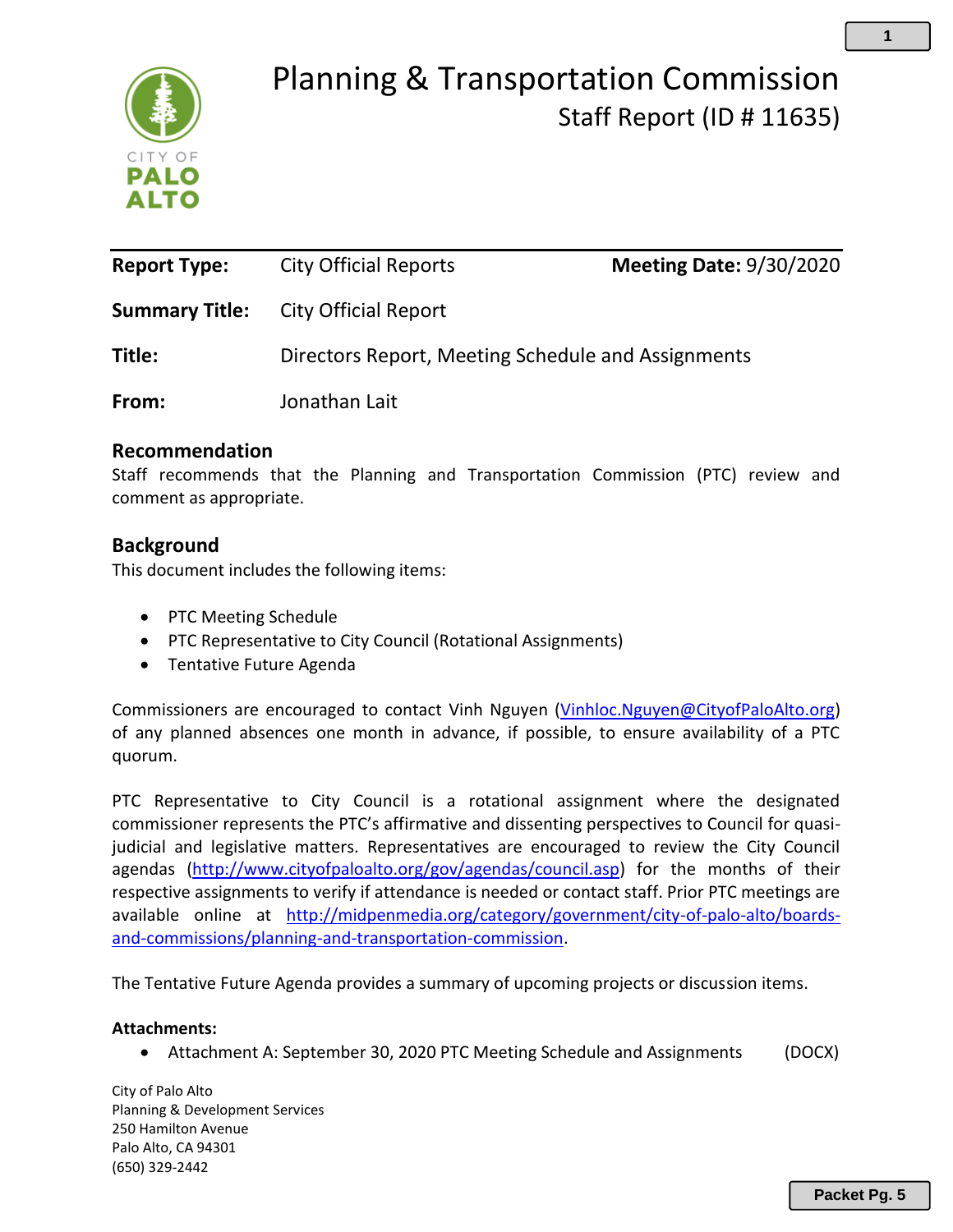

# Planning & Transportation Commission 2020 Meeting Schedule & Assignments

## 2020 Schedule

| <b>Meeting Dates</b> | Time    | Location                | <b>Status</b> | <b>Planned Absences</b>   |
|----------------------|---------|-------------------------|---------------|---------------------------|
| 1/08/2020            | 6:00 PM | <b>Council Chambers</b> | Cancelled     |                           |
| 1/29/2020            | 6:00 PM | <b>Council Chambers</b> | Regular       |                           |
| 2/12/2020            | 6:00 PM | <b>Council Chambers</b> | Regular       | <b>Riggs</b>              |
| 2/26/2020            | 6:00 PM | <b>Council Chambers</b> | Regular       |                           |
| 3/11/2020            | 6:00 PM | <b>Council Chambers</b> | Cancelled     |                           |
| 3/25/2020            | 6:00 PM | <b>Council Chambers</b> | Cancelled     |                           |
| 4/8/2020             | 6:00 PM | <b>Council Chambers</b> | Cancelled     |                           |
| 4/15/2020            | 6:00 PM | <b>Council Chambers</b> | Cancelled     |                           |
| 4/29/2020            | 6:00 PM | Virtual Meeting         | Regular       | Riggs                     |
| 5/13/2020            | 6:00 PM | Virtual Meeting         | Regular       |                           |
| 5/27/2020            | 6:00 PM | Virtual Meeting         | Regular       |                           |
| 6/10/2020            | 6:00 PM | Virtual Meeting         | Regular       |                           |
| 6/24/2020            | 6:00 PM | Virtual Meeting         | Regular       |                           |
| 7/08/2020            | 6:00 PM | Virtual Meeting         | Regular       |                           |
| 7/29/2020            | 6:00 PM | Virtual Meeting         | Cancelled     |                           |
| 8/12/2020            | 6:00 PM | Virtual Meeting         | Regular       |                           |
| 8/26/2020            | 6:00 PM | Virtual Meeting         | Regular       |                           |
| 9/9/2020             | 6:00 PM | Virtual Meeting         | Regular       | Roohparvar, Riggs         |
| 9/30/2020            | 6:00 PM | Virtual Meeting         | Regular       |                           |
| 10/14/2020           | 6:00 PM | <b>Virtual Meeting</b>  | Regular       |                           |
| 10/28/2020           | 6:00 PM | <b>Virtual Meeting</b>  | Regular       |                           |
| 11/11/2020           | 6:00 PM | Cancelled               | Cancelled     | Veteran's Day             |
| 11/25/2020           | 6:00 PM | Cancelled               | Cancelled     | Day Before Thanksgiving   |
| 12/09/2020           | 6:00 PM | <b>Virtual Meeting</b>  | Regular       |                           |
| 12/30/2020           | 6:00 PM | Cancelled               | Cancelled     | Day Before New Year's Eve |

## 2020 Assignments - Council Representation (primary/backup)

| January            | February           | March                  | April              | Mav                | June               |
|--------------------|--------------------|------------------------|--------------------|--------------------|--------------------|
| Doria Summa        | <b>Billy Riggs</b> | <b>Michael Alcheck</b> | <b>Billy Riggs</b> | Ed Lauing          | Cari Templeton     |
| Michael Alcheck    | Cari Templeton     | Ed Lauing              | Bart Hechtman      | Giselle Roohparvar | Doria Summa        |
| July               | August             | September              | October            | <b>November</b>    | <b>December</b>    |
| Giselle Roohparvar | Doria Summa        | <b>Bart Hechtman</b>   | Michael Alcheck    | <b>Billy Riggs</b> | Ed Lauing          |
| Bart Hechtman      | Michael Alcheck    | <b>Billy Riggs</b>     | Ed Lauing          | Cari Templeton     | Giselle Roohparvar |